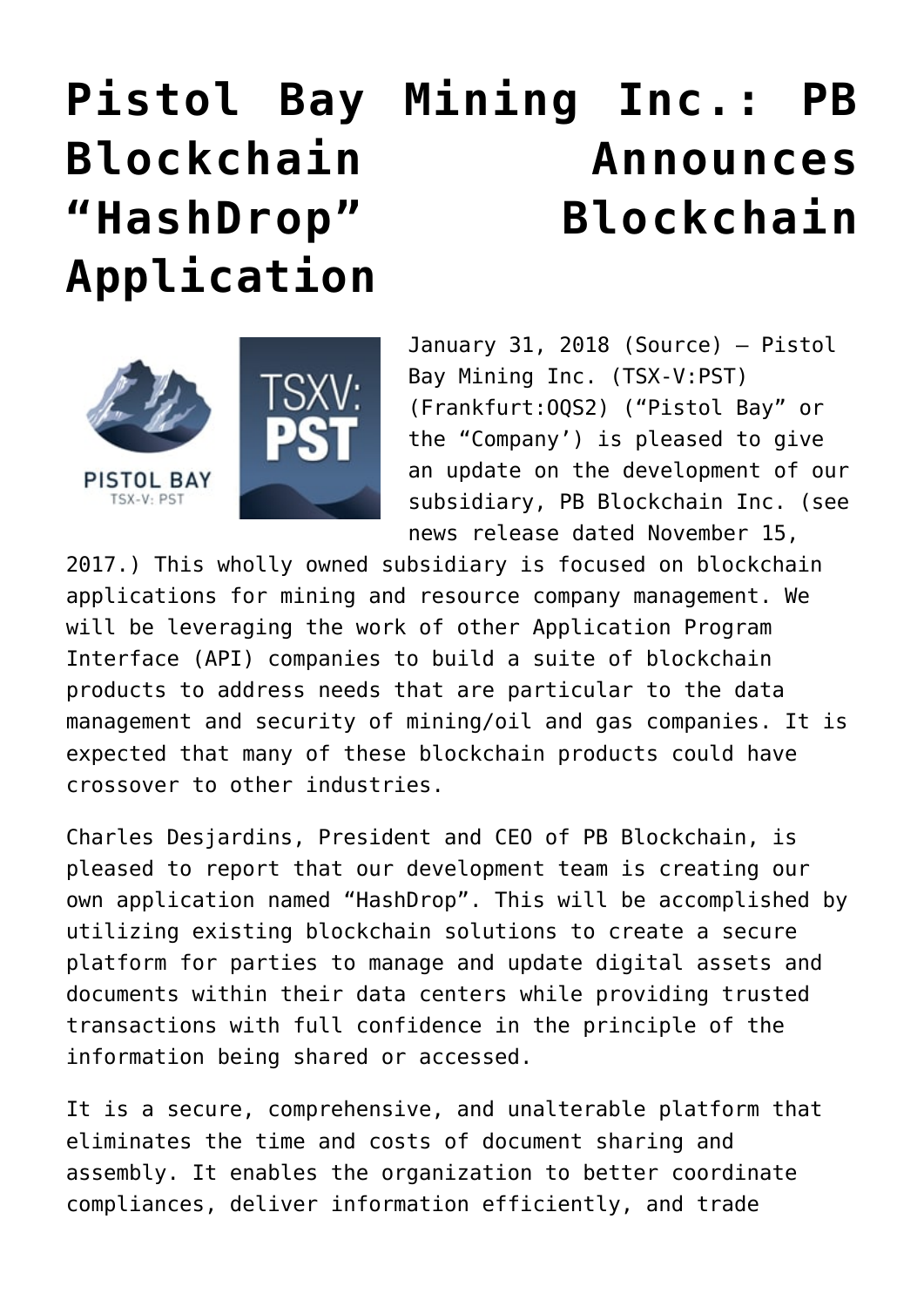digital assets securely. With a wide range of device types, our platform adapts to various device configurations.

Our easy to use interfaces are backed by the infrastructure behind the scenes to ensure fast, reliable uploads, downloads, and sharing. Our team who is creating HashDrop will continue to evolve the product and architecture to ensure speed data transfer and improved reliability.

The framework of our HashDrop application will be as follows:

# 1. **Architecture**

Designed with multiple levels of protection covering:

- Data transfer
- Encryption
- Network configuration
- Application-level controls all distributed across a scalable, secure infrastructure

# 2. **Platform Objectives**

• A secure platform for users or parties to manage and update digital assets and documents

• Integrate with Ethereum blockchain for logging all digital assets, data, and documents

• Validate and allow transfer of ownership of the digital assets

# 3. **Authentication**

- Different levels of authority access
- Login/register using email and password

# 4. **Accessibility**

• Parties can share and manage digital assets anywhere with internet access – with the utilization of public blockchain, information is shared under a fast and secure environment

# 5. **Search Function**

• Authorized members are able to search for all data & digital assets that are uploaded on to the blockchain platform through our user-friendly interface

• Our HashDrop application will communicate with the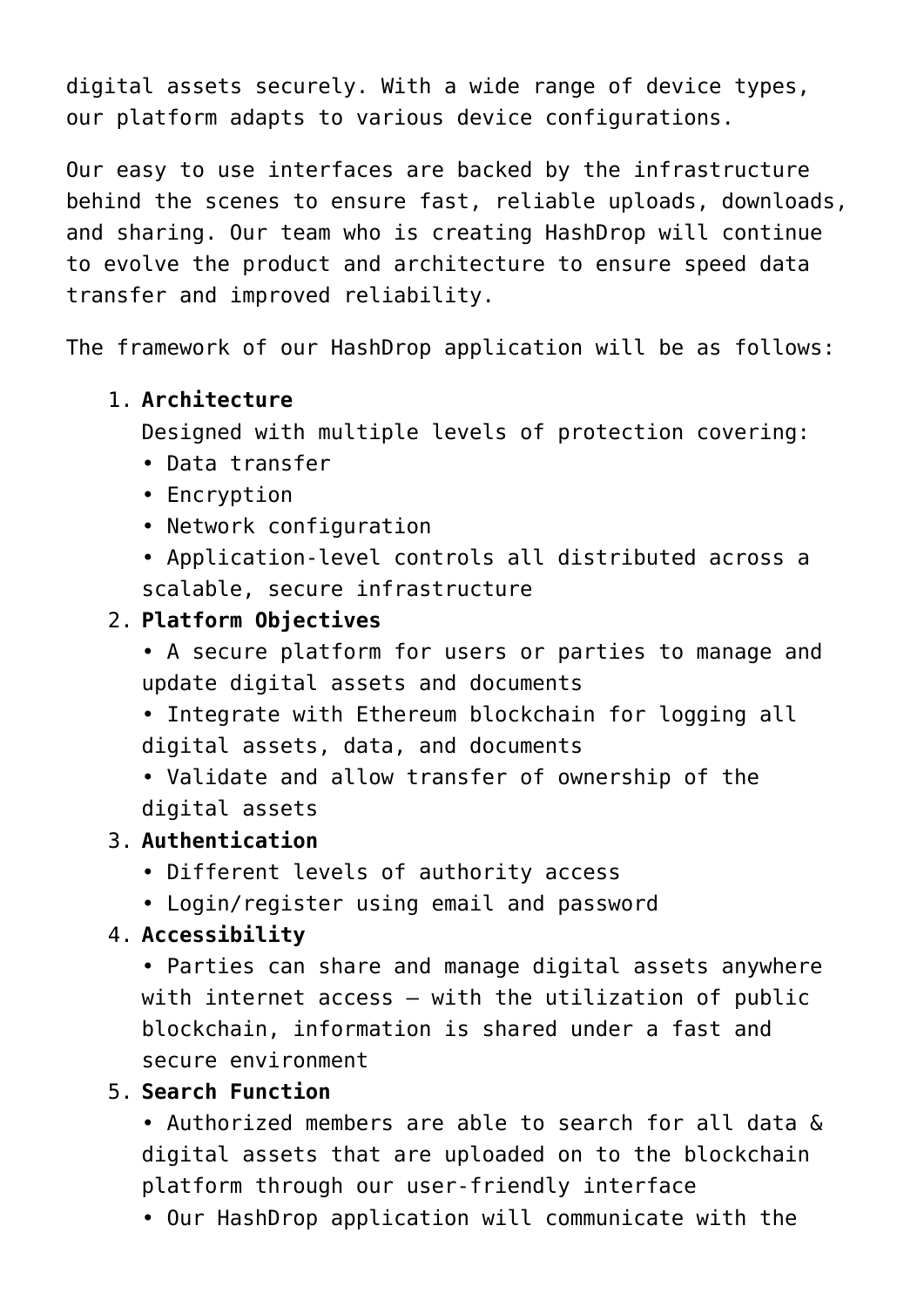secured database that is synced with the blockchain, where uploaded data & digital assets are recorded

#### 6. **Quality Control**

• Documentation errors are the No.1 source of defects and generate excessive costs and time

• Our platform eliminates duplicate documents, lost documents, document issues, and exceptions

#### 7. **Due Diligence**

**•** Whether it is file transfer or trade of digital assets, the costs will be significantly reduced to all parties to review and audit the documents and data associated with the transaction

#### 8. **Sharing Permissions**

Administration will have comprehensive control of:

- The team sharing abilities
- Whether members can share files and folders with people within the company
- Whether members can edit folders owned by people within the company
- Whether members can create file request and collect files from other members of the company
- Whether members can view and make comments on files

# **About Pistol Bay Mining Inc.**

Pistol Bay Mining Inc. is a diversified Junior Canadian Mineral Exploration Company with a focus on zinc and base metal properties in North America. The company has also created a subsidiary for resource driven blockchain applications.

On Behalf of the Board of Directors **PISTOL BAY MINING INC.**

*"*Charles Desjardins*"*  Charles Desjardins, President and Director

Neither the TSX Venture Exchange nor its Regulation Services